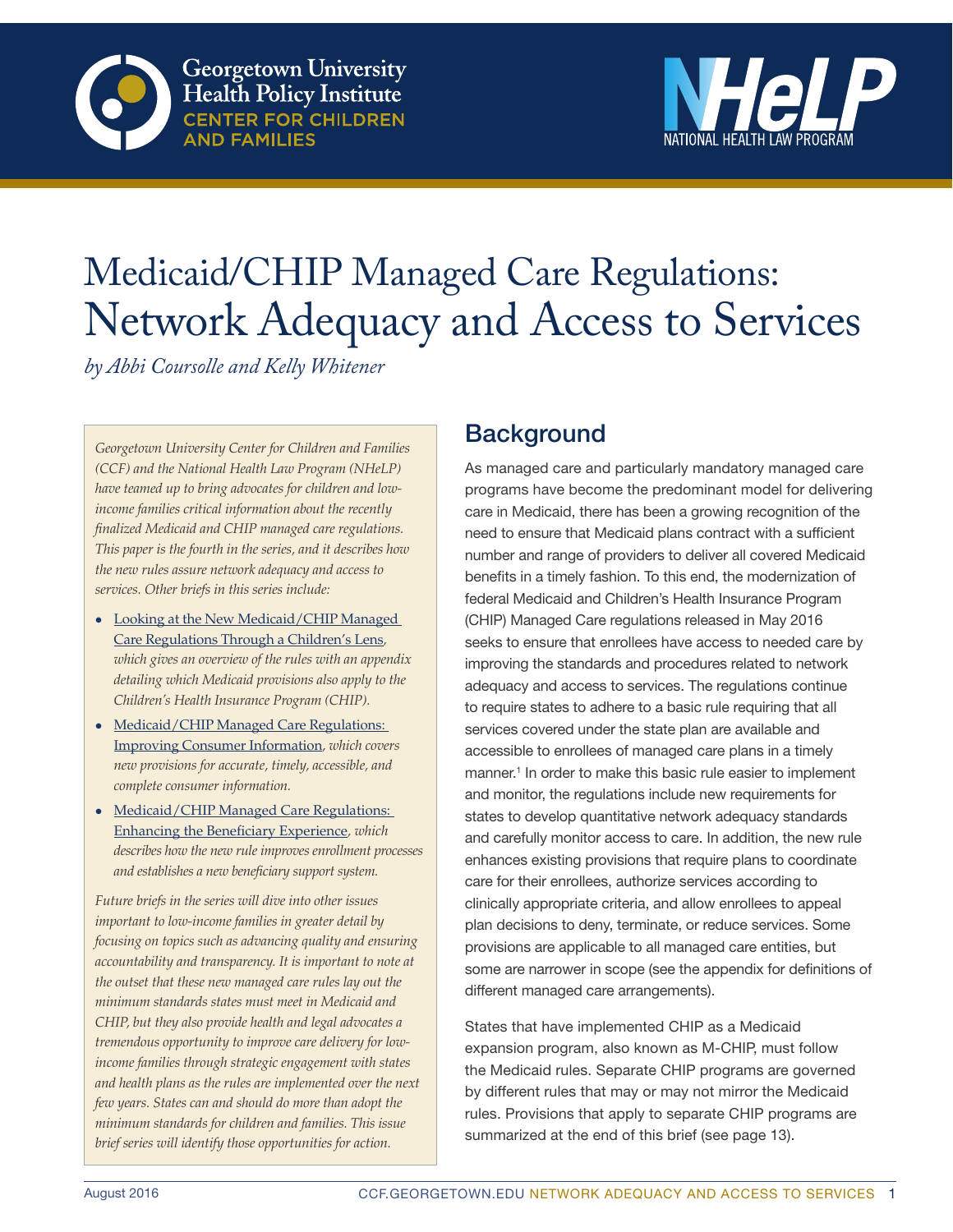

# Network Adequacy and Availability of Services





For the rating period beginning on or after July 1, 2018.



of choice permits enrollees to receive family planning services from out-ofnetwork providers, encourage states to require plans to contract with any willing family planning provider so that enrollees have a choice of in-network and out-of-network providers.

## Availability of Services (§ 438.206)

As noted, the final regulations continue to require states to ensure that all services covered under the state plan are available and accessible to enrollees of managed care plans in a timely manner. This basic rule is further defined by describing the requirements for each plan related to their delivery networks and the furnishing of services in a timely and accessible way.

The new rule does not require Medicaid plans to contract with particular provider types or to ensure that they cover a particular number of providers per enrollee. Instead, states must ensure that each plan maintains and monitors a network of appropriate providers sufficient to provide adequate access to all services covered under the contract, and if the provider network is unable to provide the necessary services, the plan must cover those services out-of-network in an adequate and timely manner.<sup>2</sup> The rule builds on the longstanding Medicaid statutory requirement that states must ensure that plans provide access to emergency care out-ofnetwork without requiring prior authorization.3 States must also guarantee that plans provide or arrange for enrollees to seek second opinions, including by arranging for enrollees to see an out-of-network provider, if necessary. Finally, under "freedom of choice" rules, plans must allow enrollees to see the out-of-network family planning provider of their choice without first requiring a referral from the plan.<sup>4</sup> In all cases where enrollees are authorized to see an out-of-network provider, the plan must also coordinate payment with that out-of-network provider to ensure that the enrollee does not incur greater costs than if they had received care in-network.

Timely access standards require plans to

ensure that their networks are sufficient to provide enrollees with access to care within a specified number of days or hours. The new rule maintains the requirement that Medicaid plans provide enrollees with timely access to services. States must address timely access in their contracts with plans, but have flexibility to determine what those timely access standards will be. In developing their timely access standards, states must consider the urgency of care and must ensure that plans provide hours of operation no less than that offered to commercial enrollees or comparable to the state's fee-forservice (FFS) program if the provider serves only Medicaid enrollees. In addition, states must require plans to make services available 24 hours a day, seven days a week when medically necessary (see text box on defining medical necessity on page 3). States must also establish mechanisms to monitor and ensure compliance by network providers and take corrective action when necessary.

Some states already employ specific timely access standards, typically differentiating between routine and urgent care. For example, Texas requires plans to provide appointments within 14 days for routine primary care and within 24 hours for urgent care. For specialty care, Texas requires plans to provide appointments within 30 days for routine care and within 24 hours for urgent care.<sup>5</sup>

Encourage your state, which will already be in the process of revising and developing network adequacy standards, to adopt new or improved quantitative timely access to care standards.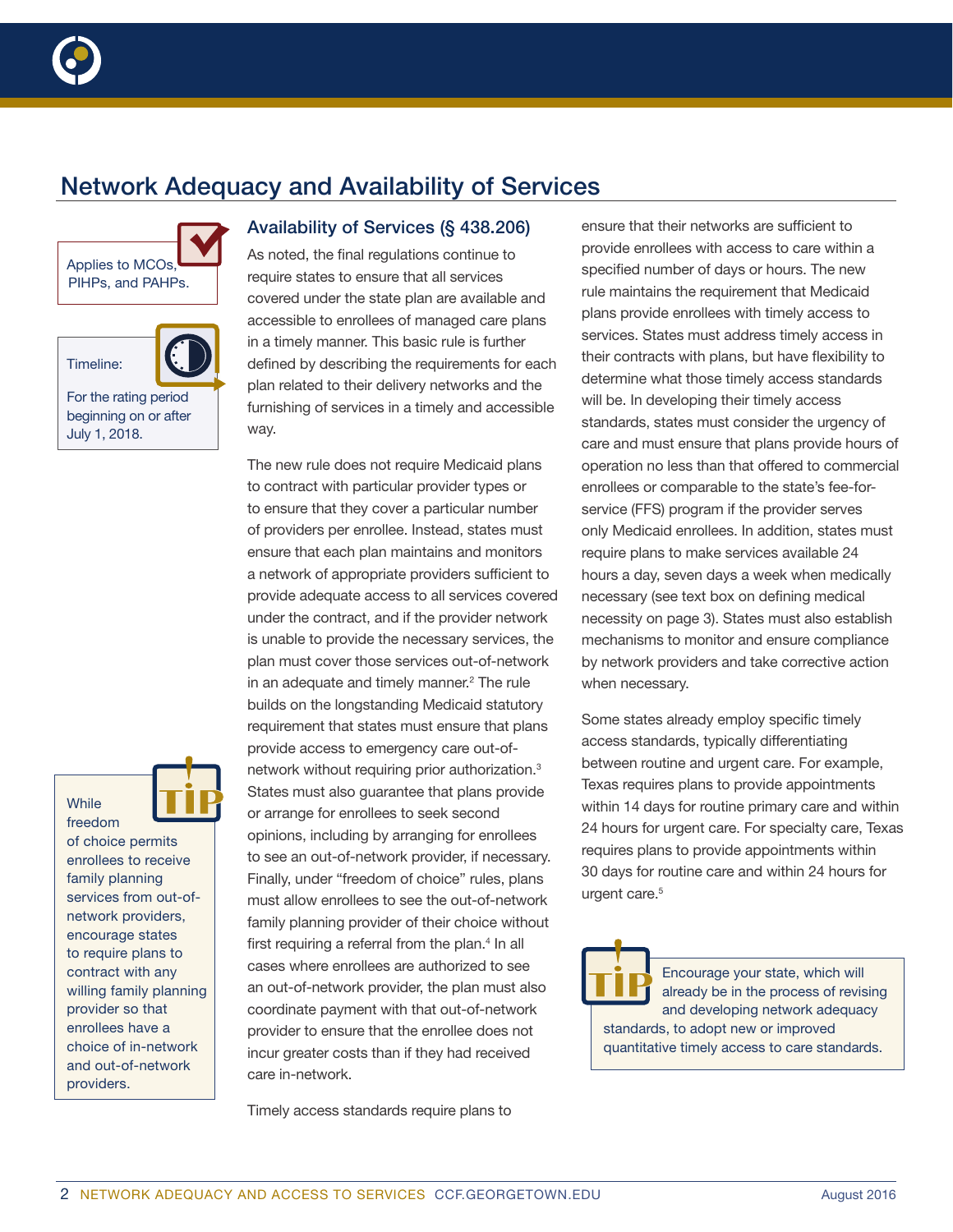

#### What is "medically necessary"?

Federal law does not define the term "medically necessary" for adults in Medicaid. Instead, states define the term based on federal laws regarding the scope of coverage, such as mandatory versus optional benefits, and the requirement that services must be covered in sufficient amount, duration, and scope to reasonably achieve their purpose. Over time, states and plans have narrowed the definition of medically necessary services, often as a mechanism to constrain costs.

Federal law is more prescriptive in defining medical necessity for children because of the Early and Periodic Screening Diagnosis and Treatment (EPSDT) benefit. Under EPSDT, a determination of whether a service is medically necessary must be based on: 1) whether the service is necessary to correct or ameliorate a physical or mental health condition and 2) a particular child's needs.



Review your state's definition of medical necessity and work to ensure it complies with the criteria described by NHeLP in the "Q&A: Defining [Medical Necessity](http://www.healthlaw.org/publications/qa-defining-medical-necessity)" and CMS' [EPSDT Coverage Guide.](https://www.medicaid.gov/Medicaid-CHIP-Program-Information/By-Topics/Benefits/Downloads/EPSDT_Coverage_Guide.pdf)

Applies to MCOs, PIHPs, and PAHPs.



For the rating period beginning on or after July 1, 2018.

#### **Network Adequacy Standards (§ 438.68)**

The availability of services provisions at § 438.206 also require compliance with a new regulatory section requiring states to develop network adequacy standards, including specific time and distance standards for certain classes of providers. Time and distance standards require a plan to ensure that its network provides access to certain provider types within a specified number of miles or minutes from an enrollee. States must develop and implement standards in several different areas:

- Pediatric dental:
- Pediatric primary care;
- Pediatric behavioral health, including mental health and substance use disorder services;
- Pediatric specialist;
- OB/GYN:
- Adult primary care;
- Adult specialist;
- Adult behavioral health, including mental health and substance use disorder services;
- Hospital;
- Pharmacy; and
- LTSS services that require the enrollee to travel to the provider.

CMS may also identify additional provider types that states must subject to time and distance standards when doing so promotes the objectives of the Medicaid program.<sup>6</sup> States must develop standards for all geographic areas of the state covered by the managed care program, but may allow plans to meet different standards in different parts of the state. State time and distance standards must be published on the state's website and available in hard copy and accessible formats upon request.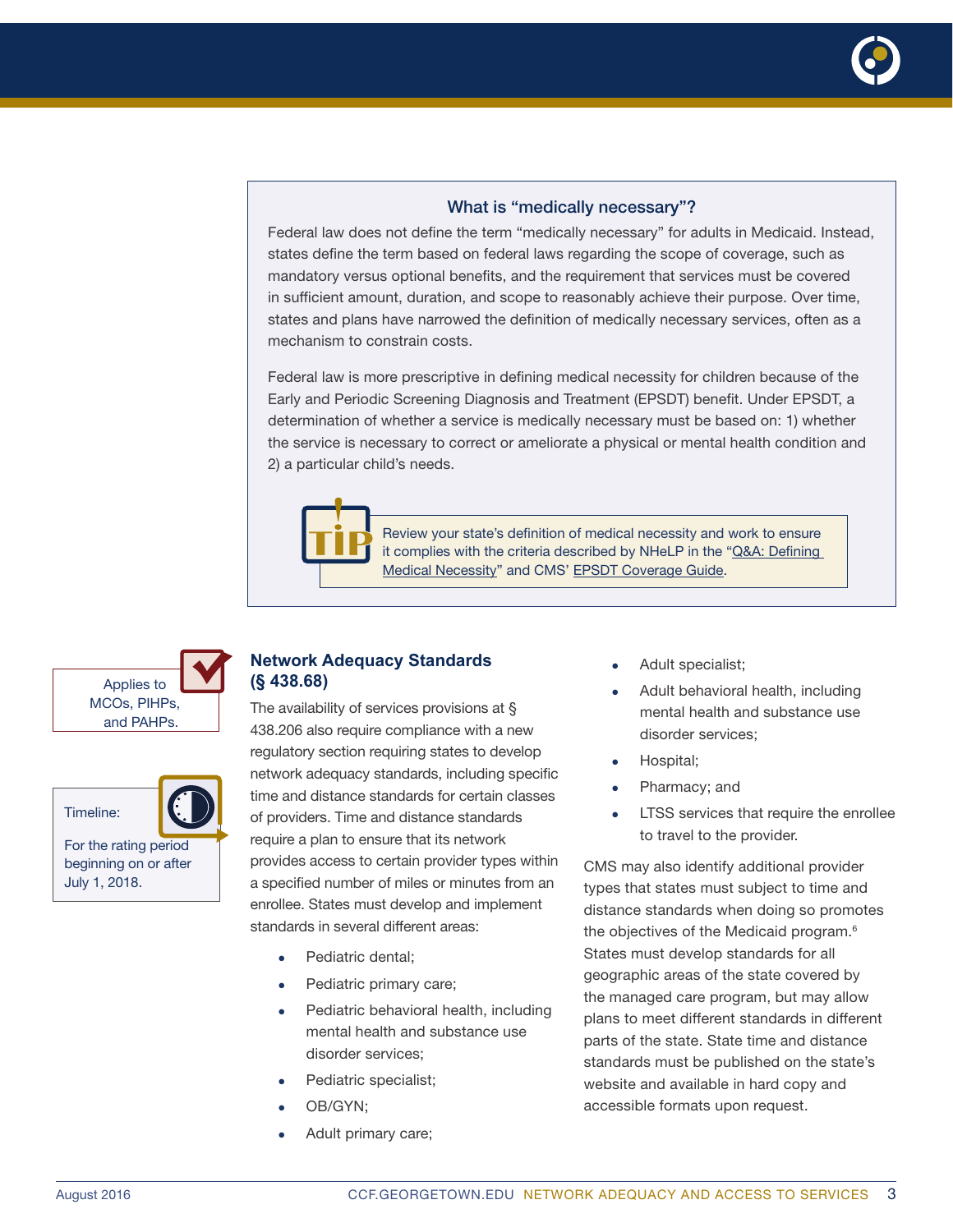

Many states already use time and distance standards for their managed care plans. For example, Pennsylvania requires Medicaid plans to ensure that at least one or two specialists in designated specialty areas are available within 30 minutes of members' homes in urban areas, and within 60 minutes in rural areas; travel time is to be calculated accounting for use of public transit to the extent it is available.<sup>7</sup> Similarly, Michigan requires plans to make primary care and hospital services available within 30 minutes or 30 miles of enrollees' homes.<sup>8</sup> But many states do not have standards for the entire range of services and provider types required by the rule, thus close scrutiny will be needed to ensure that these states update their standards to be comprehensive. In 2013, nearly all states studied by the Department of Health and Human Services Office of Inspector General had some sort of time and distance standard for primary care, but only about half of the states studied had such standards for specialty care.<sup>9</sup>

Review any existing state time and distance standards to ensure that they apply to all of the listed provider and service types. Encourage your state to involve stakeholders in the establishment and update of time and distance standards to ensure they are reasonable.

When setting the time and distance standards described in § 438.68(b), and with respect to all measurements of network adequacy, the rule requires states to consider certain factors. The factors include: the expected enrollment and utilization of services; characteristics and health needs of Medicaid enrollees; the number and types of providers, in terms of training, experience and specialization; number of providers who have closed panels; and the geographic location of providers and enrollees, considering distance, travel time, and the means of transportation used. States must also consider the ability of providers to communicate with enrollees with limited English proficiency (LEP) in their preferred language and to ensure physical access, reasonable accommodations, culturally competent communication, and accessible equipment for enrollees with physical or mental disabilities. Finally, states must consider the availability of triage lines, telemedicine and other innovative technological solutions.<sup>10</sup> For long term services and supports (LTSS), states must also consider elements that would support the enrollee's choice of provider and community integration.<sup>11</sup>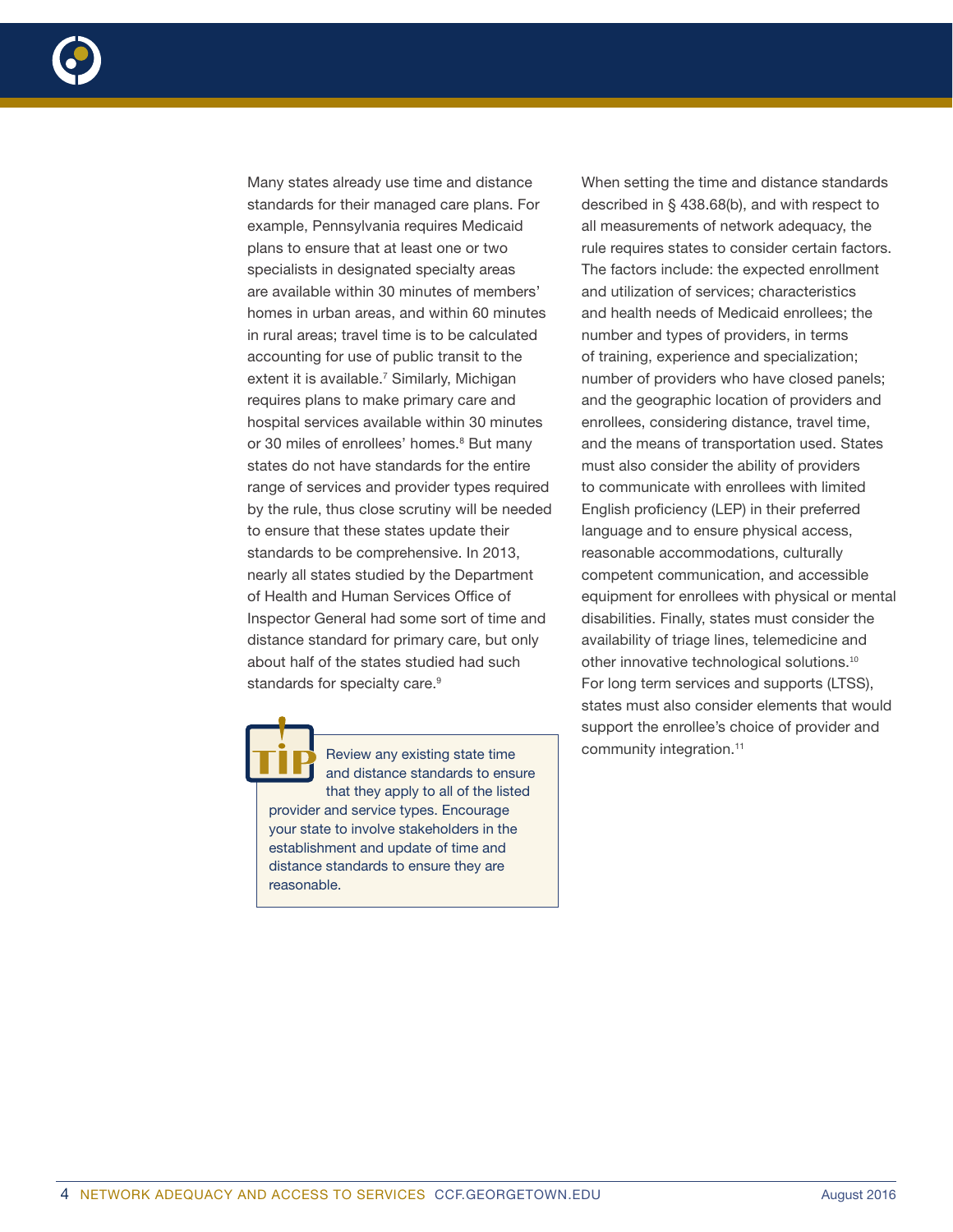



For the rating period beginning on or after July 1, 2018.







For the rating period that starts after release of related CMS guidance.

## Assurances of Adequate Capacity and Services (§ 438.207)

The final rule maintains the requirement that MCOs, PIHPs, and PAHPs provide certain assurances to the state that the plans have the capacity to serve the expected enrollment in accordance with the state-set standards for access to care under §§ 438.206 and 438.68. In order to improve compliance with the network adequacy and access to services provisions, the new rule also requires plans to provide documentation of their network capacity to the state when they enter into a contract, and annually thereafter, or whenever there is a significant change that could affect network capacity.12 The documentation must show that the plan offers an appropriate range of preventive care, primary care, specialty services, and LTSS and that the plan maintains a network of providers that is sufficient in number, mix, and geographic distribution to meet the needs of the anticipated number of enrollees. The state must review each plan's documentation and certify compliance with state standards to CMS; CMS may review the underlying documentation collected by the state. States must also post the documentation on which the state bases its certification on its website.<sup>13</sup>

#### State Monitoring Requirements (§ 438.66)

In addition to the assurances provided by the plans and certified by the state to CMS, the new rule considerably strengthens states' responsibilities to monitor and enforce network adequacy and availability of services standards. States must implement a monitoring program for their managed care entities that accounts both for plans' management of their provider networks and for plans' making services available and accessible.14 States must conduct a readiness review for new MCOs, PIHPs, PAHPs, or PCCM entities and those that

expand (in terms of service area or population served) that evaluates the plan's capacity to manage its provider network.<sup>15</sup> Moreover, in their annual program assessment report to CMS, states must include an assessment of the availability and accessibility of services within capitated plans, including an evaluation of their plans' compliance with state network adequacy standards.<sup>16</sup> In addition, whenever a state grants an exception to state time and distance standards, it must monitor access to the provider type for which they have granted an exception, and report their findings in their annual program assessment report.

## State Monitoring System (§ 438.66(b))

States are required to develop a monitoring system for all managed care programs that addresses at least the following:

- Administration and management
- Appeal and grievance systems
- Claims management
- Enrollee materials and customer services, including the beneficiary support system
- Finance, including medical loss ratio
- Information systems, including encounter data reporting
- Marketing
- Medical management, utilization management, and case management
- Program integrity
- Provider network management, including provider directory standards
- Availability and accessibility of services, including network adequacy standards
- Quality improvement
- Areas related to LTSS
- All other contract provisions, as appropriate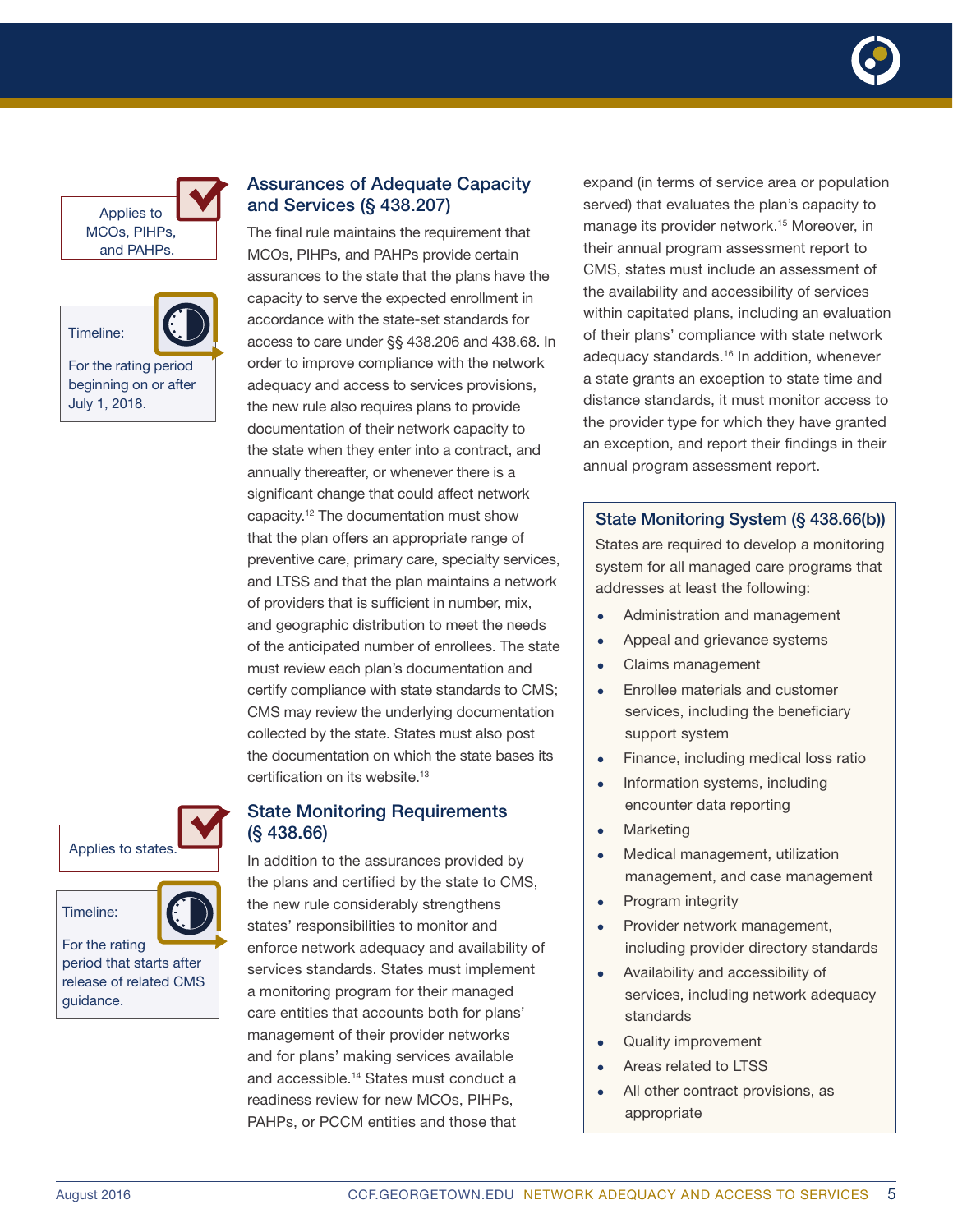

The rule includes two additional oversight mechanisms, which will be covered in greater detail in upcoming briefs in this series. First, the state's managed care quality strategy must include the network adequacy and availability of services standards for MCOs, PIHPs, and PAHPs. States must ensure that the network adequacy of each capitated plan is validated annually by the State, its agent, or an External Quality Review Organization (EQRO).<sup>17</sup> The fifth brief in this series will explore the qualityrelated provisions further.

Second, the capitation rates for managed care plans must be reviewed and approved by CMS as actuarially sound. To be approved, capitation rates must be adequate to meet the requirements on managed care plans regarding the availability of services (§ 438.206), adequate capacity and services (§ 438.207), and coordination and continuity of care (§ 438.208). More information on the rating requirements will be covered in the sixth brief in this series.

Encourage your state to ensure that an independent entity validates plan networks—either another state agency or an EQRO.

# Provider Inclusion Rules

Applies to MCOs, PIHPs, PAHPs, PCCMs, and PCCM entities.



For the rating period beginning on or after July 1, 2018.

## Process for Screening and Enrolling Providers in Plan Networks (§§ 438.602(b) and 438.608(b))

The new rule adds a requirement that each Medicaid Managed Care entity ensure that its contracted providers are screened by the state Medicaid program, even if they do not deliver services to Medicaid fee-for-service (FFS) beneficiaries. This program integrity provision is intended to provide greater consistency in Medicaid by ensuring that all providers who deliver services to Medicaid enrollees meet the same standards and to prevent providers barred from Medicaid FFS from serving in Medicaid managed care. A managed care entity may only enroll providers by entering provider contracts with them once they have successfully completed screening.

The state may perform provider screening itself, delegate this function to a third party, or allow the plans to conduct screening themselves. If a state permits plans to screen their own providers, it must monitor the plans' screening to ensure that the plans' processes are consistent and meet the state's quality standards. Plans may enter into short-term contracts of up to 120 days with providers while the outcome of a screen is pending, so long as the contract permits the plan to terminate the contract immediately if the provider does not pass the screen. The rule continues to permit plans to impose their own criteria for network inclusion that go beyond the state's minimum standards, so long as a plan's criteria do not discriminate against providers that serve high-risk populations or specialize in expensive treatments.<sup>18</sup>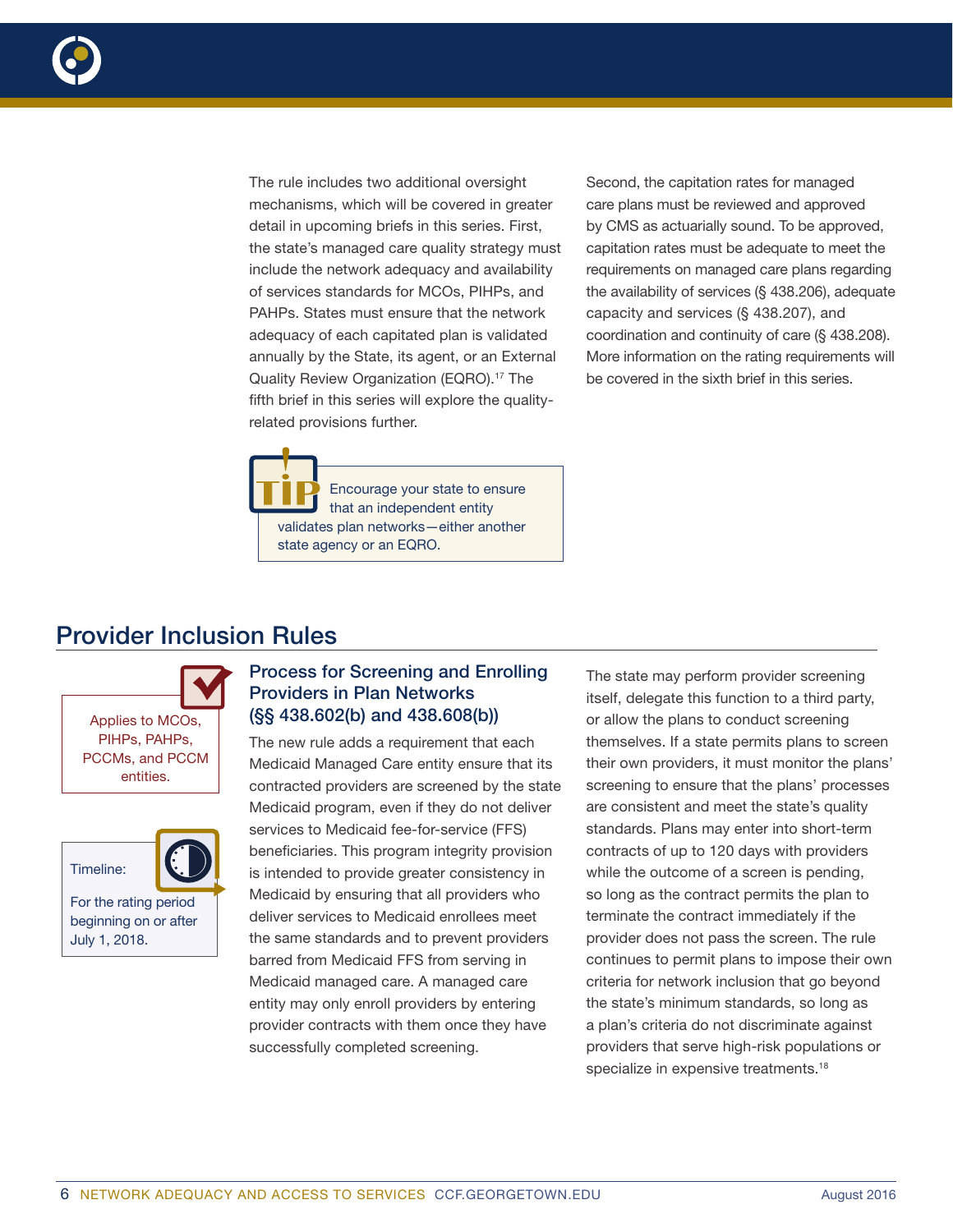





For the rating period beginning on or after July 1, 2018.

## Numbers and Types of Providers that Must be Included in Plan Networks (§§ 438.206(b) and 438.207(b))

The new rule does not require Medicaid plans to contract with particular provider types or to ensure that they cover a particular number of providers per enrollee. However, the Medicaid statute requires Medicaid programs to cover services provided by a few specific provider types including federally qualified health centers (FQHCs), nurse-midwives, and certified nurse practitioners.<sup>19</sup> States must also cover services provided by rural health clinics and free-standing birth centers to the extent permitted by state law.<sup>20</sup> CMS recently clarified in a guidance letter that, starting in 2017, it will require Medicaid plans to include at least one FQHC in their networks for the plan's contracted service area, as well as one rural health clinic and one free-standing birth center to the extent permitted by state law, when those services are covered in the plan's contract.21

Some other types of public health care programs require participating plans to meet more comprehensive numerical standards for provider inclusion. For example, Marketplace

plans must contract with a specified proportion of "essential community providers" (ECPs), which includes not only FQHCs and RHCs, but also Ryan White providers, family planning providers, and certain hospitals.<sup>22</sup> Another example is the federal Medicare rules, which require Medicare Advantage plans to meet specific provider-to-covered person ratios in several specified specialty areas. $23$  In the new rule, CMS declined to require Medicaid plans to meet particular provider ratios, but noted that many states already employ ratios as a way of measuring the adequacy of their Medicaid plans' networks.<sup>24</sup>

Encourage your state to require plans to contract with any willing safety net provider, including Ryan White Providers and Children's hospitals.

Work with your state to incorporate provider-covered person ratios for specialty areas where there have been historic access problems, such as behavioral health and pediatric subspecialists.

Applies to MCOs, PIHPs, PAHPs, and PCCM entities.





For the rating period beginning on or after July 1, 2017.

## Special Rules for Indian Health Care Providers (§§ 438.14(b)(1))

The new rule also clarifies that state contracts with managed care entities serving Native American enrollees must require the managed care entity to ensure timely access to Indian Health Care Providers for all eligible Native American enrollees. The new rule also clarifies that managed care entities must pay out-ofnetwork Indian Health Care Providers when

they deliver care to eligible Native American enrollees. Managed care entities must also permit eligible Native American enrollees to select an Indian Health Care Provider as a primary care provider.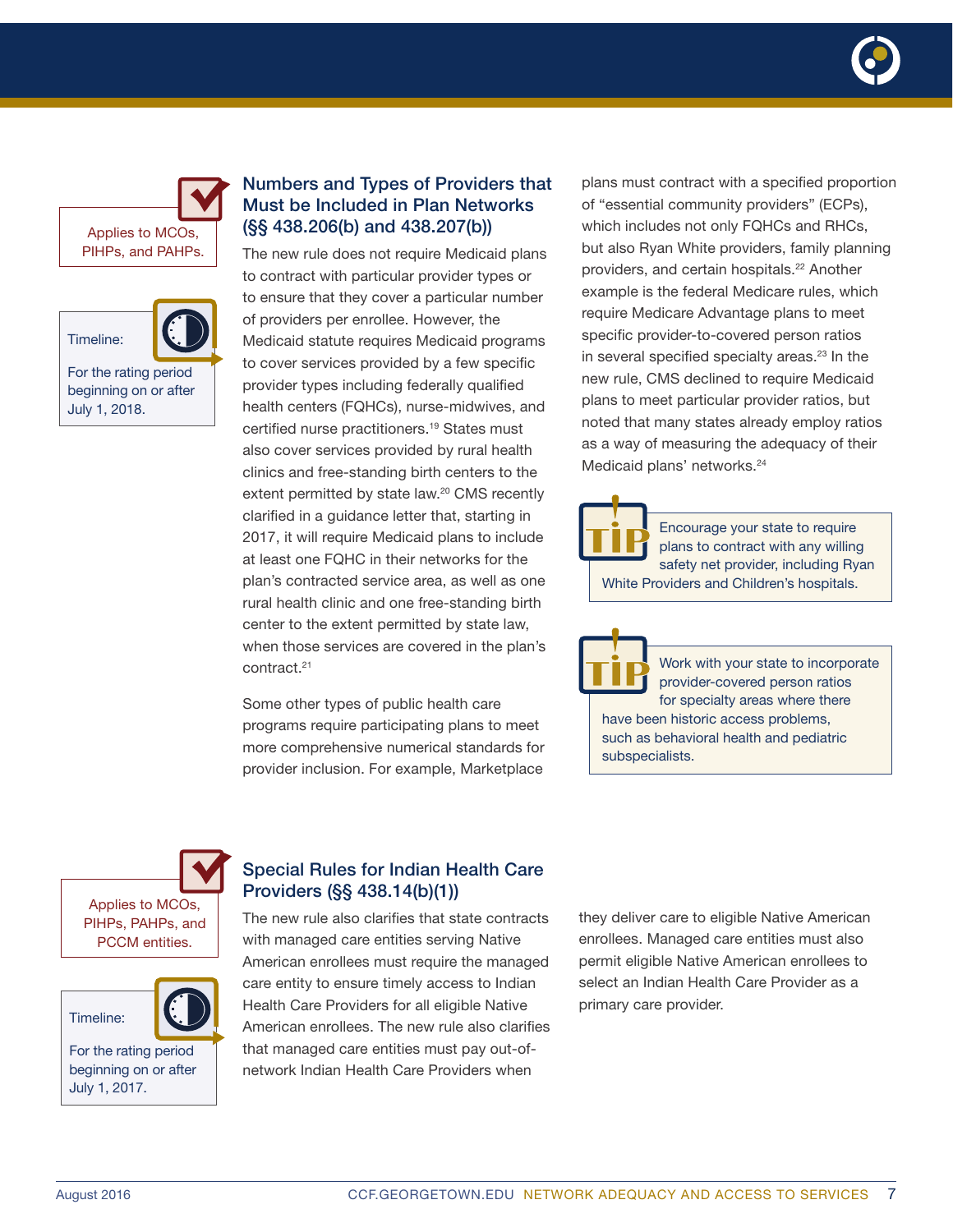

# Care Coordination





For the rating period beginning on or after July 1, 2017.

## Coordination and Continuity of Care (§ 438.208)

The rule expands the existing requirement on Medicaid MCOs, PIHPs, and PAHPs to coordinate care for enrollees. For new enrollees, the rule adds a requirement that plans conduct a screening within the first 90 days of enrollment in order to identify the enrollee's needs. The rule makes clear that plans not only have an obligation to ensure that each enrollee has an ongoing source of appropriate care, but also that the plan assigns a person or entity to be primarily responsible for coordinating the enrollee's services. This designee must coordinate: 1) the services that the plan provides to the enrollee, 2) care during transitions from one setting to another, 3) any services the enrollee receives from another managed care plan, 4) any carved-out services, and 5) community and social support services. The new rule clarifies that plans must ensure that their contracted providers maintain and share enrollee records, as appropriate, and in keeping with applicable privacy laws.

Encourage your state to ensure that in requiring plans to coordinate community and social support services, that plans account for organizations such as Protection and Advocacy organizations, legal services organizations, Aging and Disability Resources Centers, Centers for Independent Living, Area Agencies on Aging, United Way 211 lines, and local and state government resources.

The new rule also clarifies special procedures that plans must follow to provide coordinated care to enrollees with special health care needs. The rule clarifies that these procedures should be applied for enrollees who use long-term services and supports (LTSS). The rule continues to require that plans have procedures in place to identify enrollees with special health care needs and individuals who need LTSS, assess their needs, and design a treatment plan based on those needs. In addition, the rule continues to require plans to allow these enrollees to see a specialist directly, for example, through a standing referral or an approved number of visits, where appropriate.

Urge your state to develop and include in contracts a specific definition of "children and youth with special health care needs (CYSHCN)" for whom the LTSS and continuity of care requirements should apply. Note, this may be a different definition than your state uses for other purposes related to CYSHCN.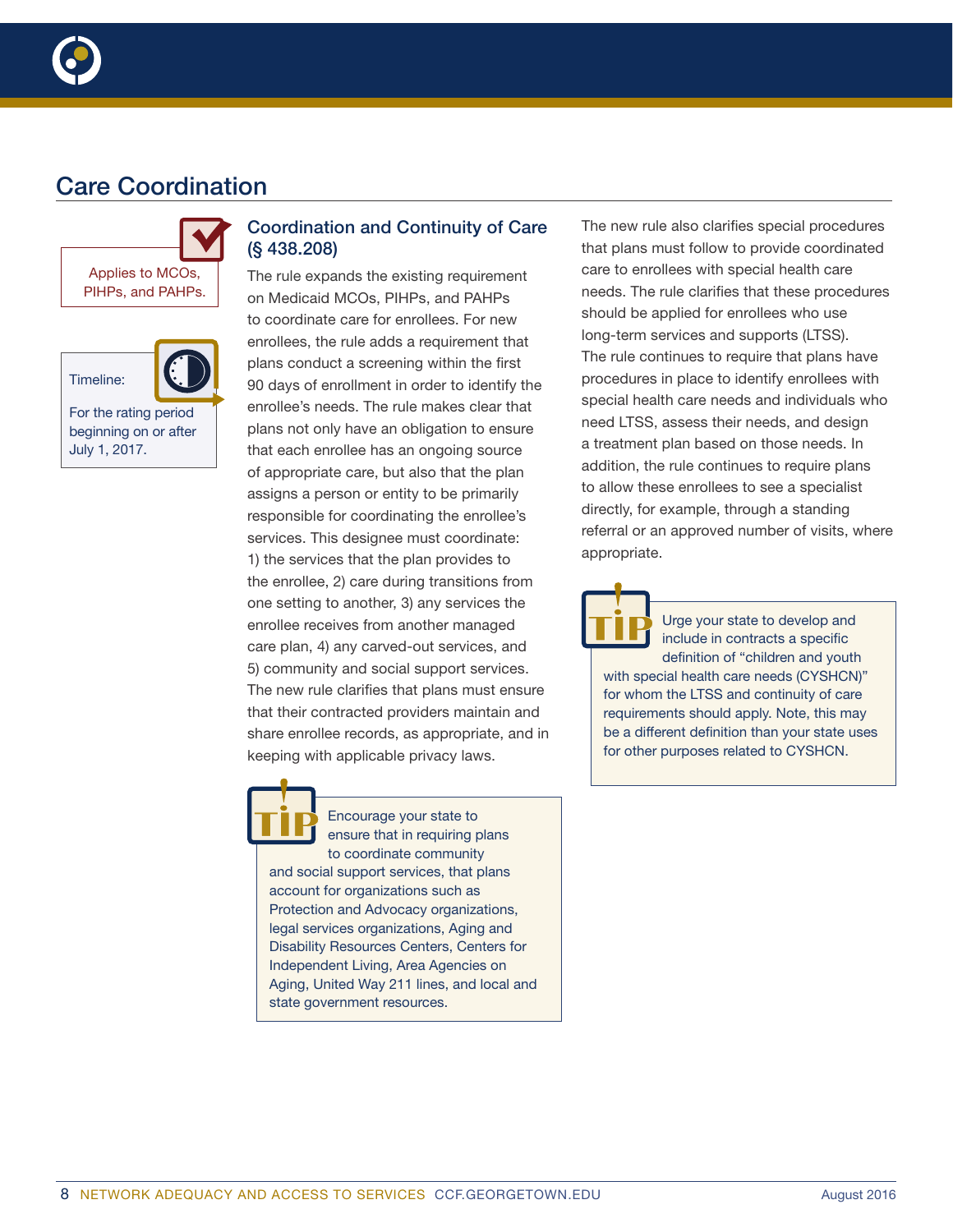



Applies to MCOs, PIHPs, PAHPs, PCCMS, and PCCM entities.



For the rating period beginning on or after July 1, 2018.

## Continued Services to Enrollees (§ 438.62)

The new rule adds protections that require states to ensure that enrollees can continue seeing their existing providers during certain times of transition. Specifically, the rule requires states to develop transition of care policies to permit enrollees to continue seeing existing providers who are out-of-network with their new plans when: 1) they move into a Medicaid Managed Care entity from FFS Medicaid, or they change plans; and 2) without

continuity of care, the enrollee is at risk of hospitalization or institutionalization. States have discretion to set the length of time that enrollees can continue to see their current providers who are out-of-network with their new plan.



Encourage your state to engage stakeholders in the development of these transition requirements.

# Service Authorization



## Coverage and Authorization of Services (§ 438.210)

This rule continues several longstanding requirements on the scope of services that plans must authorize derived from the Medicaid statute.<sup>25</sup> Specifically, plans must provide all covered services in a sufficient amount, duration, and scope to achieve their purpose and such services must be identified and defined in the contract.<sup>26</sup> In addition, plans may not arbitrarily deny or reduce the amount, scope, or duration of covered services solely based on an enrollee's diagnosis, type of illness, or condition. Each plan must also ensure that covered services are provided in an amount, duration, and scope that is no less than the amount, duration, and scope for the same services furnished to beneficiaries in FFS Medicaid or as required for children under the EPSDT benefit.<sup>27</sup> (For more on the EPSDT requirements in the new rule, see the first brief in this series.) But plans may place "appropriate limits" on covered services, as long as they are either based on criteria used by the state like medical necessity, or in order to control utilization.<sup>28</sup>

The new rule clarifies that plans must also define when a covered service will be considered medically necessary in a manner that is "no more restrictive" than the criteria used in the state's FFS program.<sup>29</sup> Where a plan limits services for utilization control reasons, it must nevertheless comply with the prior authorization and amount, duration, and scope rules set forth above. Thus the new rule makes clear that plans have a choice with respect to utilization review: they may either use the same criteria and process that the state uses in FFS Medicaid, or they may develop their own criteria and processes, as long as they are not more restrictive than those used in FFS Medicaid in terms of quantitative and non-quantitative limits. CMS has provided little guidance to states and plans, however, as to how they should determine whether a plan's particular criteria or process that is different from a criteria or process in the state's FFS Medicaid program is "more restrictive."

sure the state closely scrutinizes them to ensure that they are not more limiting.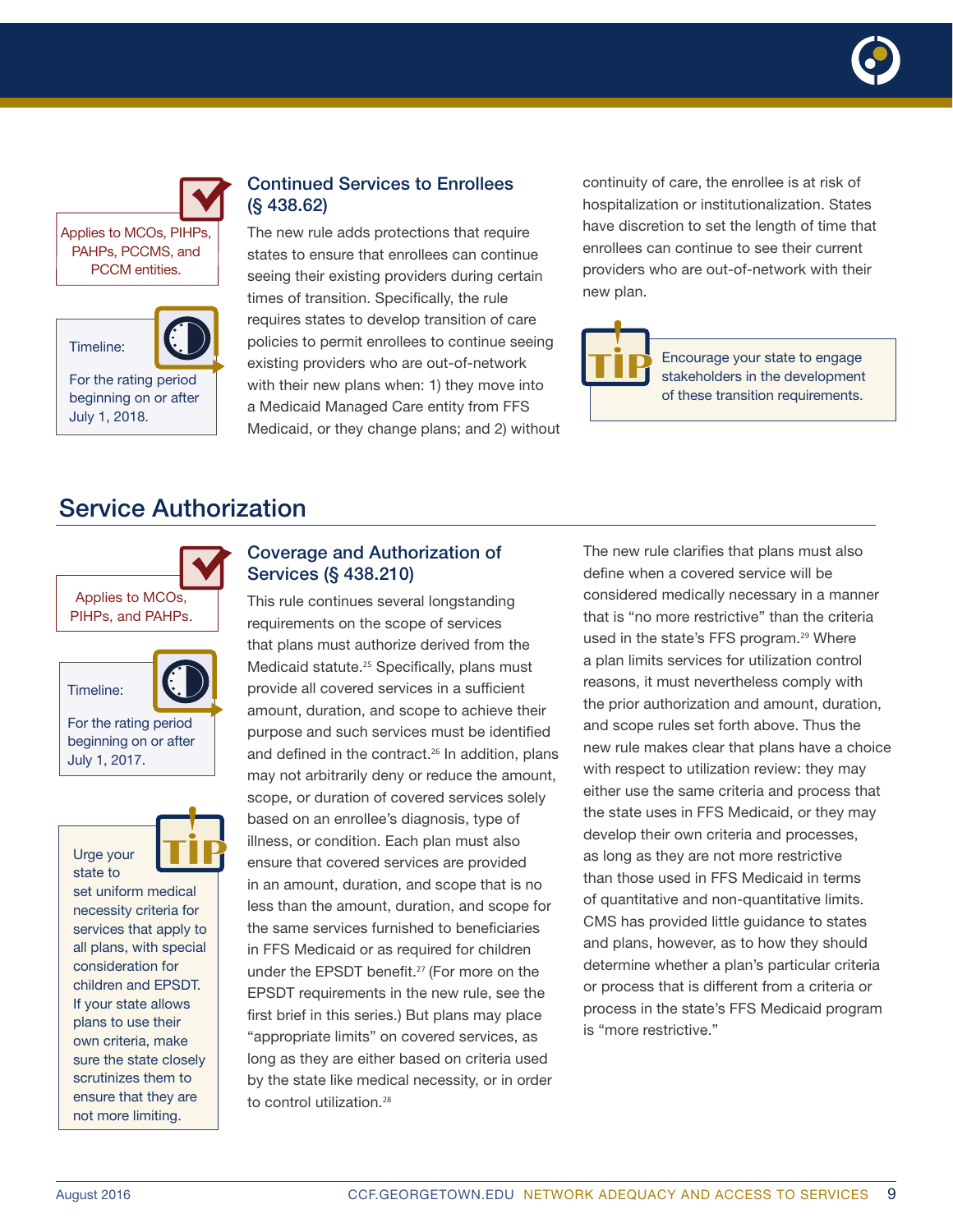

The rule also continues to require that plans respond to service authorization requests within 14 calendar days.<sup>30</sup> In cases where waiting 14 days creates a risk of harm, the plan must expedite review and render a decision within 72 hours, or earlier if required by the enrollee's health condition. In all cases, the response time may be extended by an additional 14 calendar days at the request of the enrollee or provider, or when the plan determines that an extension is in the enrollee's best interest. Thus, for example, a child's pediatrician may determine that the child needs speech therapy services, and send a prior authorization request to the plan to cover those services. The plan has 14 days to notify the pediatrician and the child whether it will cover the requested speech therapy. If the plan needs additional information to make a decision, it may take up to 28 days to respond if it finds that taking more time is in the enrollee's best interest. Conversely, if the pediatrician tells the plan that the child needs to start services right away or risk her health, the plan must expedite its review and come to a decision within 72 hours.

The new rule adds two important protections in terms of service authorization. First, it requires that plans make sure that services for people with ongoing or chronic conditions are authorized in a manner that reflects their ongoing need.<sup>31</sup> Second, it emphasizes that plans must ensure that family planning services are available in- and out-of-network, consistent with freedom of choice.*<sup>32</sup>*



Encourage your state to require that long-term services and supports or services aimed at treating chronic conditions are authorized for a twelve-month period unless there is a clinical reason for a shorter authorization period.



## Special Rules for Prescription Drugs (§§ 438.3(s) and 438.210(d))

In addition to the rules described above, when a Medicaid plan uses utilization control techniques

to limit access to covered outpatient drugs, it must comply with the requirements set forth in the Medicaid statute.<sup>33</sup> Plans must abide by the statutory provisions that govern prior authorization of drugs. Thus, for drug authorization requests, plans must respond by telephone or other telecommunications method within 24 hours. In addition, plans are responsible for dispensing of a 72-hour supply of a covered outpatient drug in emergency situations.

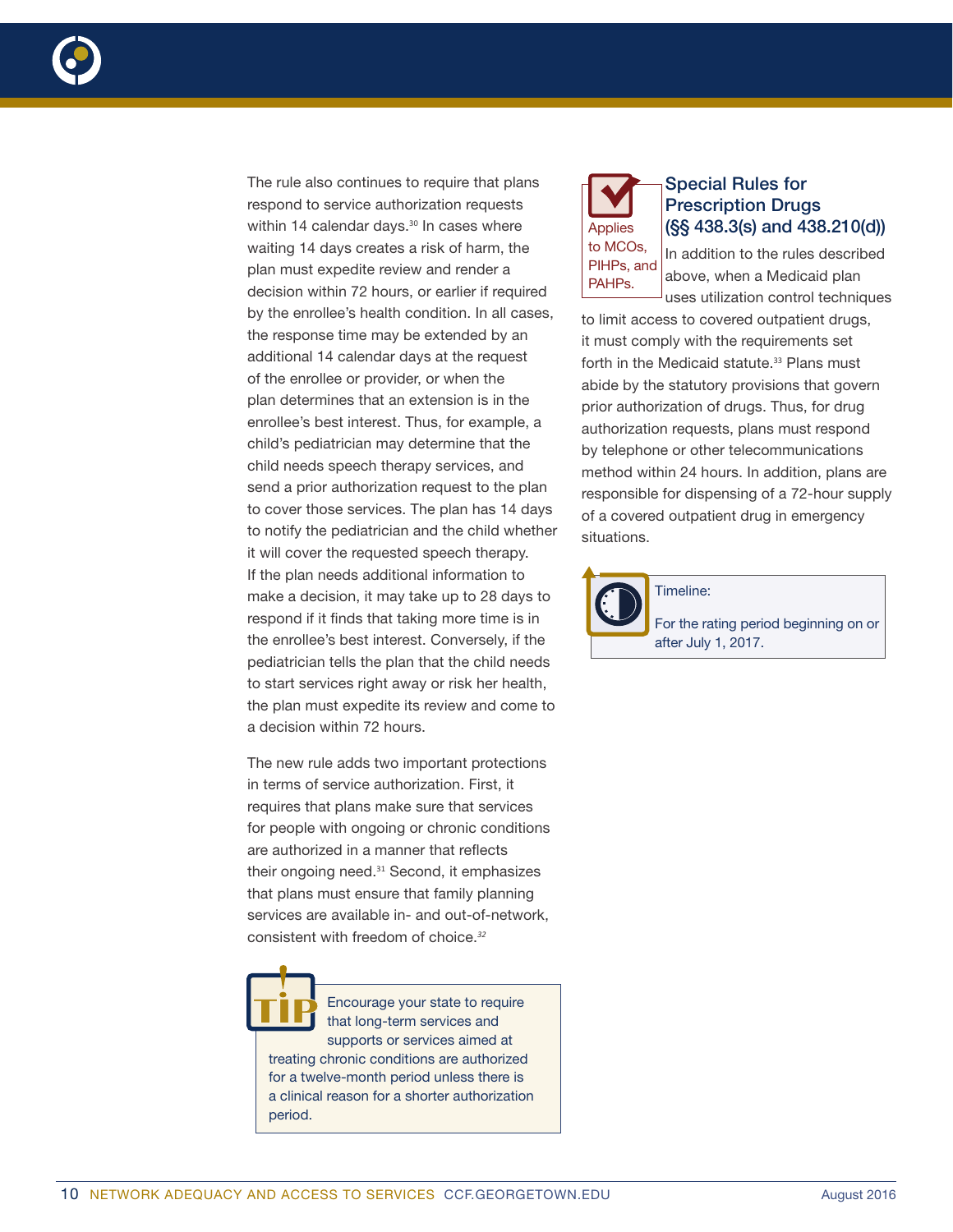

# Appeals





Timeline:

For the rating period beginning on or after July 1, 2017.

## Right to Appeal Service Denials and Delays (§§ 438.400-424)

To fully access covered benefits, Medicaid beneficiaries must have an opportunity to contest limitations on services. Consistent with principles of due process, the rules have long required Medicaid plans to allow enrollees to appeal denials, delays, or modifications of all or part of a requested service, or reductions, suspensions or terminations of an existing service. The new rules make significant updates to these provisions.

First, the rule distinguishes between adverse benefit determinations and other matters. An adverse benefit determination includes the prior regulatory definition of an "action" (e.g., the denial, reduction, suspension, termination or delay of a service) and is expanded to include denial or limited authorization determinations based on "requirements for medical necessity, appropriateness, setting, or effectiveness of a covered benefit" and disputes involving "cost sharing, copayments, premiums, deductibles, coinsurance, and other enrollee financial liabilities."34

Second, for other matters, the rule continues to require each plan to have a grievance system in place for enrollees.<sup>35</sup> The grievance process allows enrollees to express dissatisfaction with matters that are not adverse benefit determinations, such as being treated rudely. Grievances also include disputes over an extension of time proposed by a plan to make an authorization decision. Grievances can be filed with the plan at any time.

Third, for adverse benefit determinations, the rule continues to require each plan to have an appeal system in place for enrollees. The rule clarifies that there can be only one level of appeal. In a major change, however, the rule will require enrollees to exhaust that

appeal before requesting a state fair hearing. The enrollee must file the appeal within 60 calendar days from the date of the adverse benefit determination notice from the plan. The appeal can be filed orally or in writing.

Usually, the rule will require enrollees to exhaust the plan-level appeal and only permit them to request a state fair hearing after receiving notice that the adverse benefit determination has been upheld. Notably, however, it does make an exception to this provision: If the plan fails to adhere to notice and timing requirements set forth in the rule, the enrollee is deemed to have exhausted the in-plan appeal process and can immediately request an impartial state fair hearing.<sup>36</sup>

Work with your state to implement robust procedures for determining when an enrollee will be deemed to have exhausted the plan appeal process and monitor its implementation.

Plans must have an expedited review process for appeals. An expedited appeal occurs when the plan determines (for a request from the enrollee) or the provider indicates (in making the request on the enrollee's behalf or in support of the enrollee's request) that taking the time for standard resolution "could seriously jeopardize the enrollee's life, physical or mental health, or ability to attain, maintain, or regain maximum function."37 Plans must ensure that punitive actions are not taken against providers who seek expedited resolutions. If the plan denies the enrollee's request, it must process the appeal under the requirements for standard resolution and give the enrollee notice of the right to file a grievance disputing the decision to deny expedited resolution.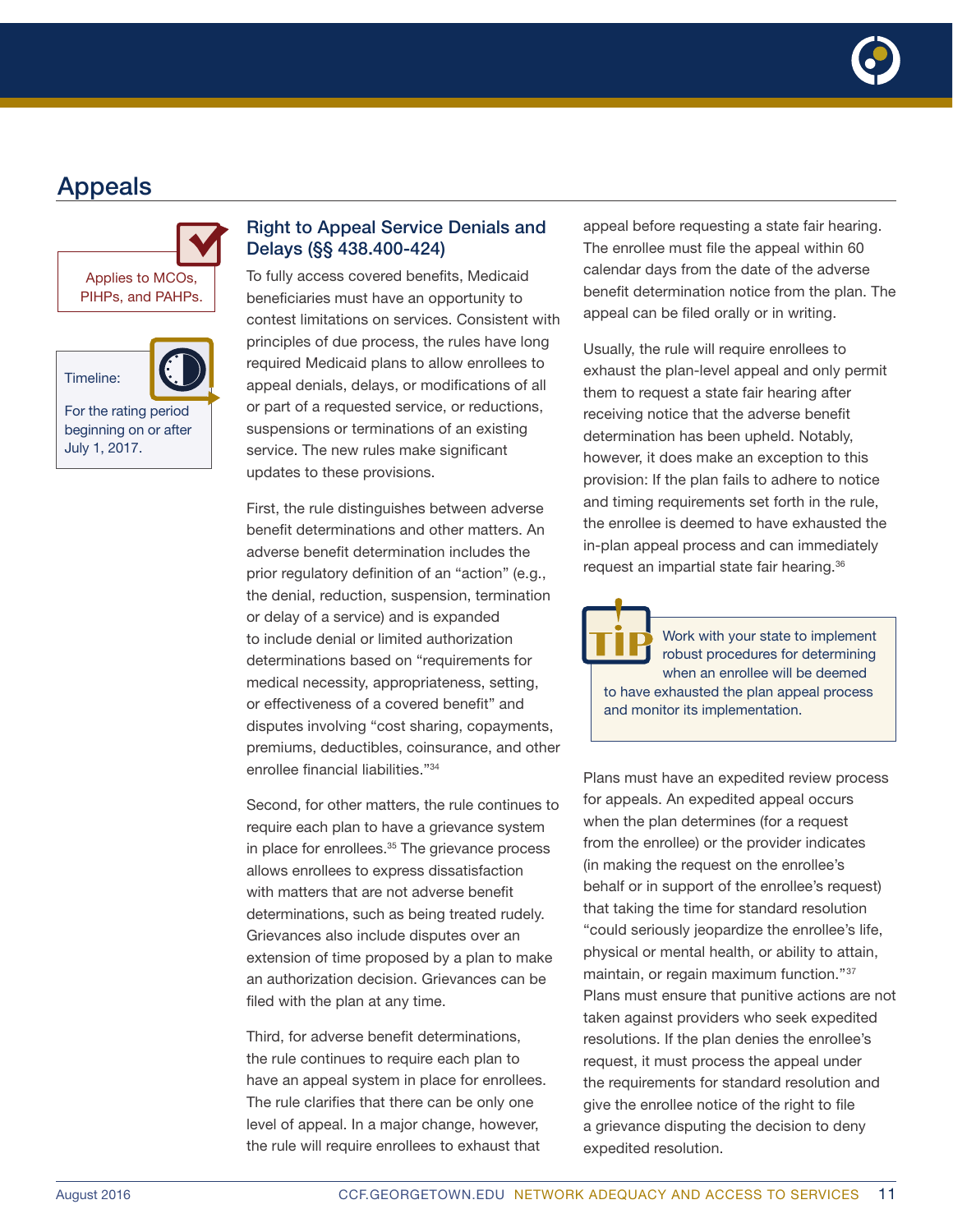



## Continuation of Benefits while the Appeal and the State Fair Hearing are Pending (§ 438.420)

The regulations finalize a significant change that protects enrollees during the pendency of the appeal and state fair hearing. The plan must continue the enrollee's services if all of the following occur: 1) the enrollee files a timely appeal under § 438.404(c) (that is, an appeal is filed within 60 calendar days from the date on the adverse benefit determination notice); 2) the appeal involves termination, suspension, or reduction of a previously authorized service; 3) the service was ordered by an authorized provider; 4) the period covered by the original authorization has not expired; and 5) the enrollee timely files for continuation of benefits (that is, the enrollee requests continuation of benefits on or before 10 calendar days of the health plan sending the notice of adverse benefit determination). If these conditions are met, the benefit must continue until the enrollee withdraws the appeal or fair hearing request, the enrollee does not request a state fair hearing within 10 calendar days after the health plan sends notification of its adverse resolution, or the state fair hearing is decided against the enrollee.

When an appeal or state fair hearing is concluded adverse to the enrollee, the plan can recover the costs of the services furnished to the enrollee during the pendency of the review, to the extent benefits were furnished "solely because of the requirements of this section" and to the extent it is consistent with state policy.<sup>28</sup>

Prior to this regulation, a health plan would approve a set amount of a service, for example 60 days of home health, and at the end of the 60-day period say that the enrollee had received the entire service (60 days of home health) with no right to continued benefits. Any request for additional home health was treated as a new service request. This construct was particularly harmful to Medicaid enrollees with chronic and disabling conditions that are not going to go away. With this new regulation, so long as the preconditions noted above are met, services must continue.<sup>29</sup>



Encourage your state to implement robust protections to ensure that enrollees are apprised of their right to request aid paid pending appeal.

# **Conclusion**

As more and more Medicaid and CHIP enrollees receive benefits through managed care arrangements, the new requirements to ensure adequate networks and access to care provide important consumer protections. Importantly, the regulations set minimum standards, leaving a great deal of flexibility for states to boost requirements. Given that these requirements go into effect as early as July 2017, advocates should quickly reach out to their state Medicaid and CHIP agencies to discuss opportunities to work together to ensure that potential enrollees and enrollees have timely and appropriate access to covered services.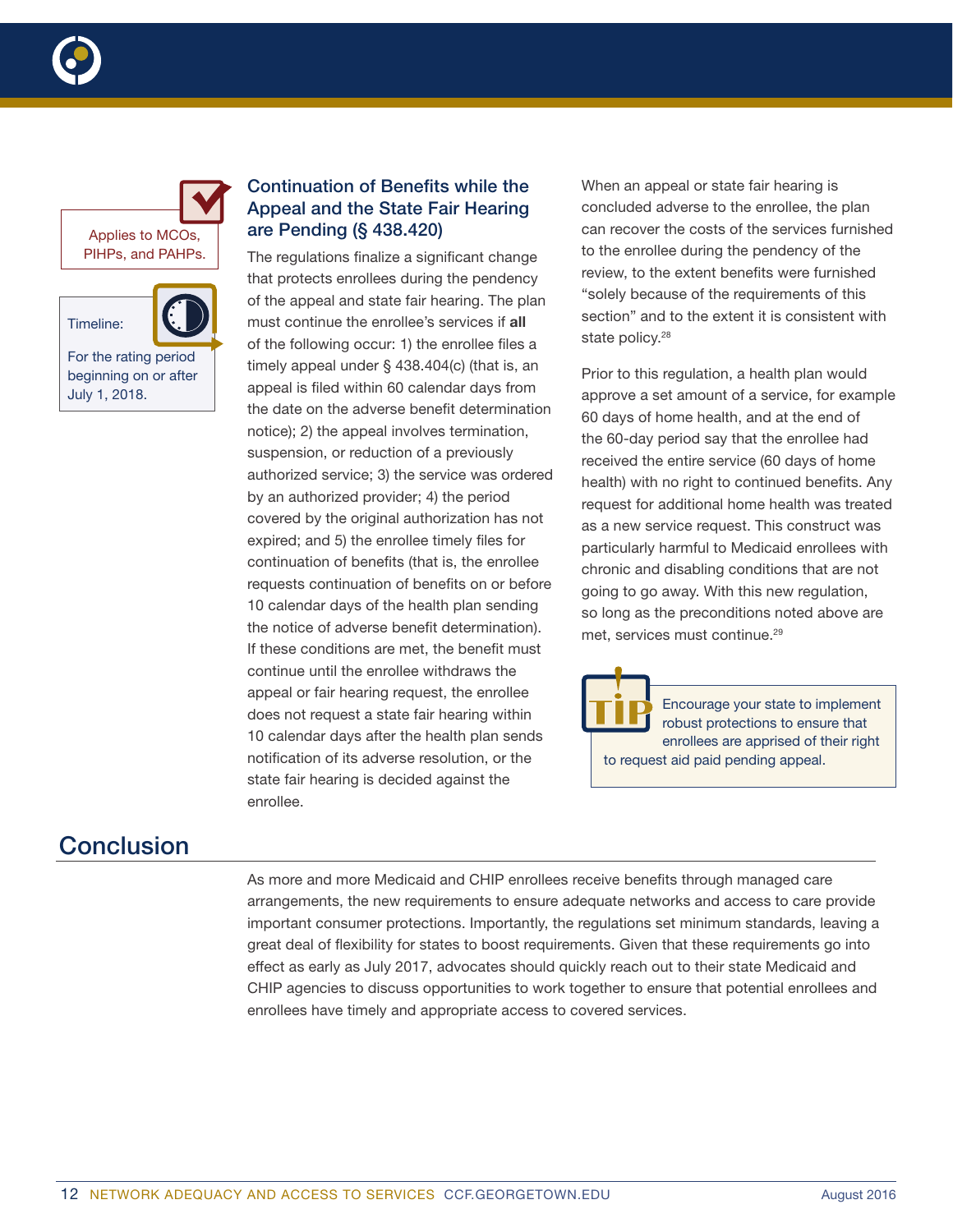

# Separate CHIP Program Provisions

States that have implemented CHIP as a Medicaid expansion program, also known as M-CHIP, must follow the Medicaid rules outlined above. Separate CHIP programs are governed by different rules that may or may not mirror the Medicaid rules.

#### $\blacktriangleright$  Network Adequacy and Availability of Services

- Availability of Services (§ 457.1230(a)) The rule applies Medicaid's availability of services rules to CHIP for the first time by crossreferencing the Medicaid rules at § 438.206.
- <sup>z</sup> Network Adequacy Standards (§ 457.1218) The new time and distance standards are applied in their entirety to CHIP by crossreference to the Medicaid standards at § 438.68.
- Assurances of Adequate Capacity and Services (§ 457.1230(b)) The rule applies Medicaid's adequate capacity rules to CHIP for the first time by crossreferencing the Medicaid rules at § 438.207.

#### State Monitoring Requirements (N/A)

The state monitoring requirements described at § 438.66 were not adopted in CHIP. Existing CHIP regulations at § 457.495 require the state plan to include a description of the methods that a state uses for assuring the quality and appropriateness of care provided, including timely access. However, these rules are broader than the specific requirements of § 438.66 which require program monitoring, performance improvement activities, and annual reports to CMS.



Encourage your state to adopt the more specific review provisions of § 438.66 to CHIP in order to ensure compliance with the access standards.

#### **> Provider Inclusion Rules**

- Process for screening and enrolling providers in plan networks (§ 457.1285) All of the program integrity provisions in § 438 Subpart H are applicable to CHIP, including the rules requiring provider screening.
- Numbers and types of providers (§457.1230(a) and (b)) Like Medicaid, CHIP rules require plans to contract with sufficient numbers and types of providers to demonstrate adequate availability and capacity by incorporating the Medicaid provisions from §§ 438.206 and 438.207. The Medicaid rules requiring plans to include at least one FQHC in their network as well as one rural health clinic and one free-standing birth center (see SHO # 16-006) do not apply to CHIP.
- Special Rules for Indian Health Care Providers (§ 457.1209) The CHIP rules also require compliance with additional rules for plans serving Native Americans by cross-referencing the Medicaid rules at § 438.14.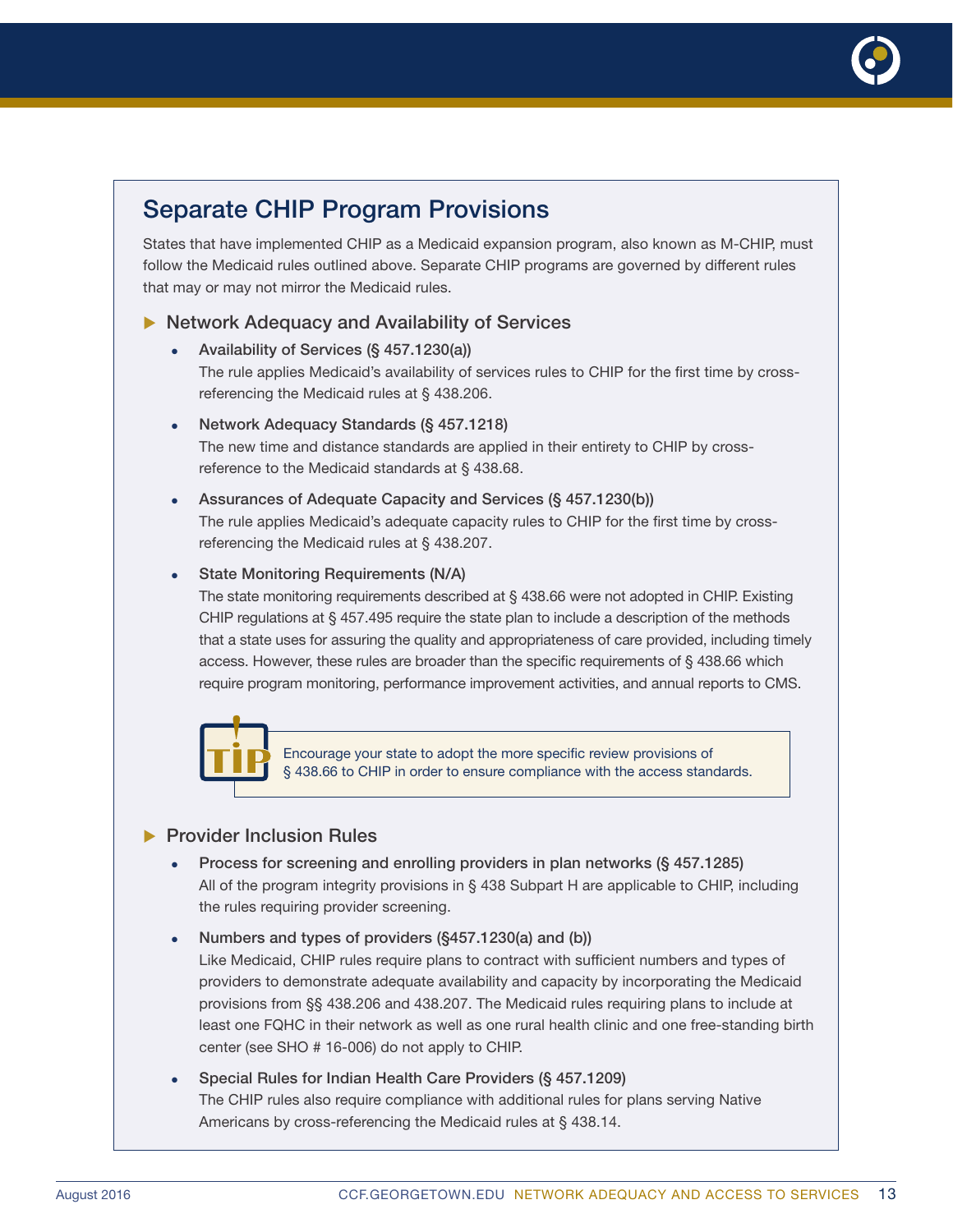

#### $\blacktriangleright$  Care Coordination

• Coordination and Continuity of Care (§ 457.1230(c))

The rule applies the expanded version of an existing Medicaid requirement for plans to coordinate care to CHIP for the first time by cross-referencing the Medicaid provision at § 438.208.

#### Continued Services to Enrollees (§ 457.1216)

The CHIP rules incorporate the Medicaid rules at § 438.62 that require plans to allow enrollees to continue to see existing providers during certain times of transition, even if those providers are out-of-network with the new plan.

#### $\blacktriangleright$  Service Authorization

• Coverage and Authorization of Services (§ 457.1230(d))

Most of the Medicaid rules related to coverage and authorization of services at § 438.210 apply to CHIP by cross-reference at § 457.1230(d). There are two exceptions: the rules related to specifying medical necessity standards at  $\S$  438.210(a)(5) and the rules related to LTSS at § 438.210(b)(2)(iii) do not apply to CHIP.

#### Special rules for prescription drugs  $(S$  457.1230(d))

The contract provisions related to prescription drugs at § 438.3(s) do not apply to CHIP. However, the timeframes for prescription drug prior authorization decisions and short-term emergency supplies at § 438.210(d) are applicable to CHIP.

#### $\blacktriangleright$  Appeals

#### Right to appeal service denials and delays § 457.1260

Most of the Medicaid rules related to grievances and appeals in § 438 Subpart F apply to CHIP by cross-reference at § 457.1260. There are two exceptions: there is no right to continuation of aid paid pending an appeal (Medicaid's rule at § 438.420 does not apply to CHIP) and references to "fair hearings" in the Medicaid rules should be read as "reviews" in CHIP because Medicaid beneficiaries have different due process rights.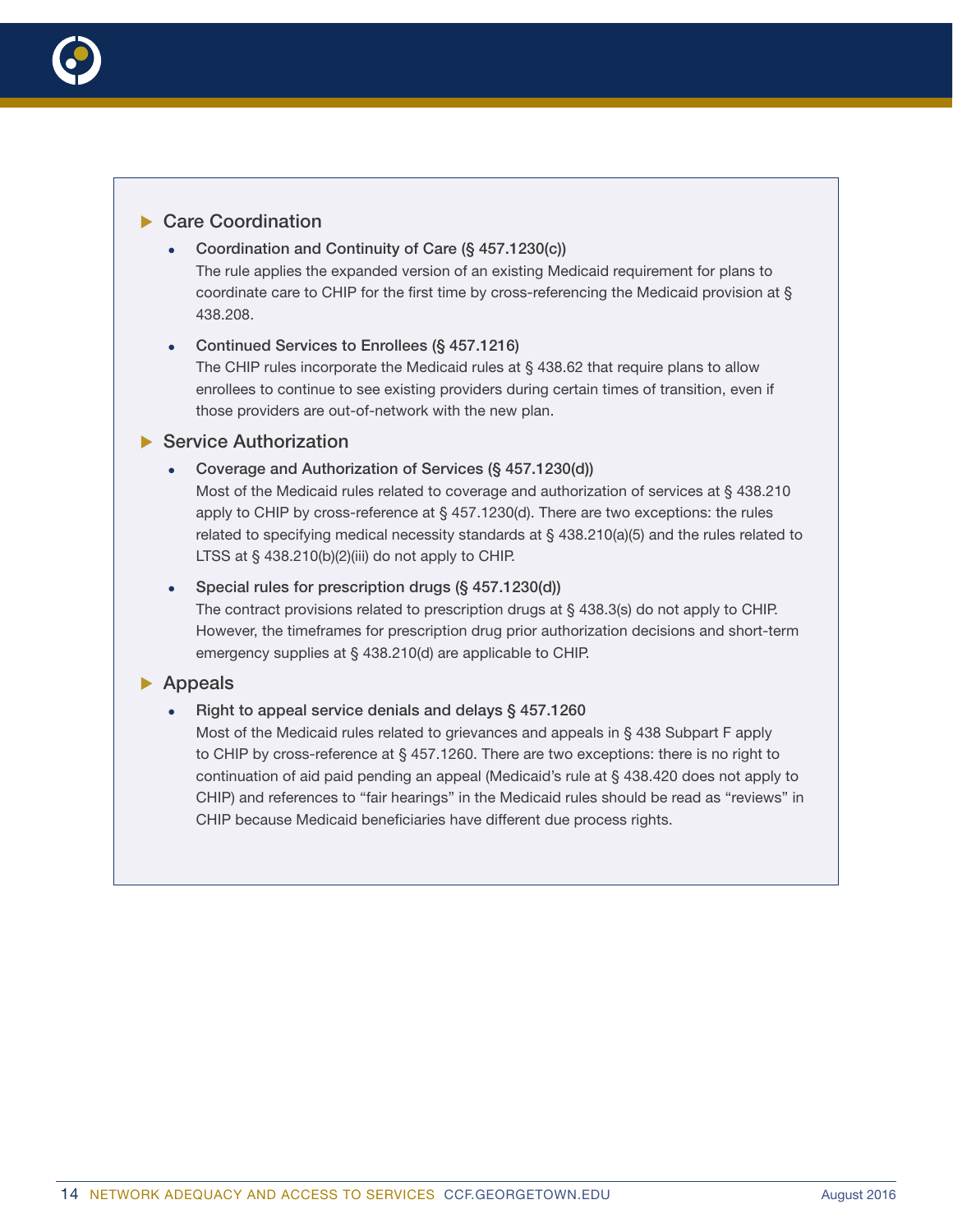

## Appendix: Definitions Applicable to Managed Care Entities

Managed care organization (MCO) means an entity that has, or is seeking to qualify for, a comprehensive risk contract under this part, and that is –

- A federally qualified HMO that meets the advance directives requirements of subpart I of part 489 of this chapter; or
- Any public or private entity that meets the advance directives requirements and is determined to also meet the following conditions:
	- o Makes the services it provides to its Medicaid enrollees as accessible (in terms of timeliness, amount, duration, and scope) as those services are to other Medicaid beneficiaries within the area served by the entity.
	- $\circ$  Meets the solvency standards of § 438.116.

Prepaid ambulatory health plan (PAHP) means an entity that –

- Provides services to enrollees under contract with the state, and on the basis of capitation payments, or other payment arrangements that do not use state plan payment rates;
- Does not provide or arrange for, and is not otherwise responsible for the provision of any inpatient hospital or institutional services for its enrollees; and,
- Does not have a comprehensive risk contract.

Prepaid inpatient health plan (PIHP) means an entity that—

- Provides services to enrollees under contract with the state, and on the basis of capitation payments, or other payment arrangements that do not use State plan payment rates;
- Provides, arranges for, or otherwise has responsibility for the provision of any inpatient hospital or institutional services for its enrollees; and
- Does not have a comprehensive risk contract.

Primary care case management (PCCM) is a system whereby the state contracts with a primary care case manager to furnish case management services (which include the location, coordination and monitoring of primary health care services) to Medicaid beneficiaries. Primary care case manager means a physician, a physician group practice or, at state option, any of the following: a physician assistant; a nurse practitioner; a certified nurse-midwife.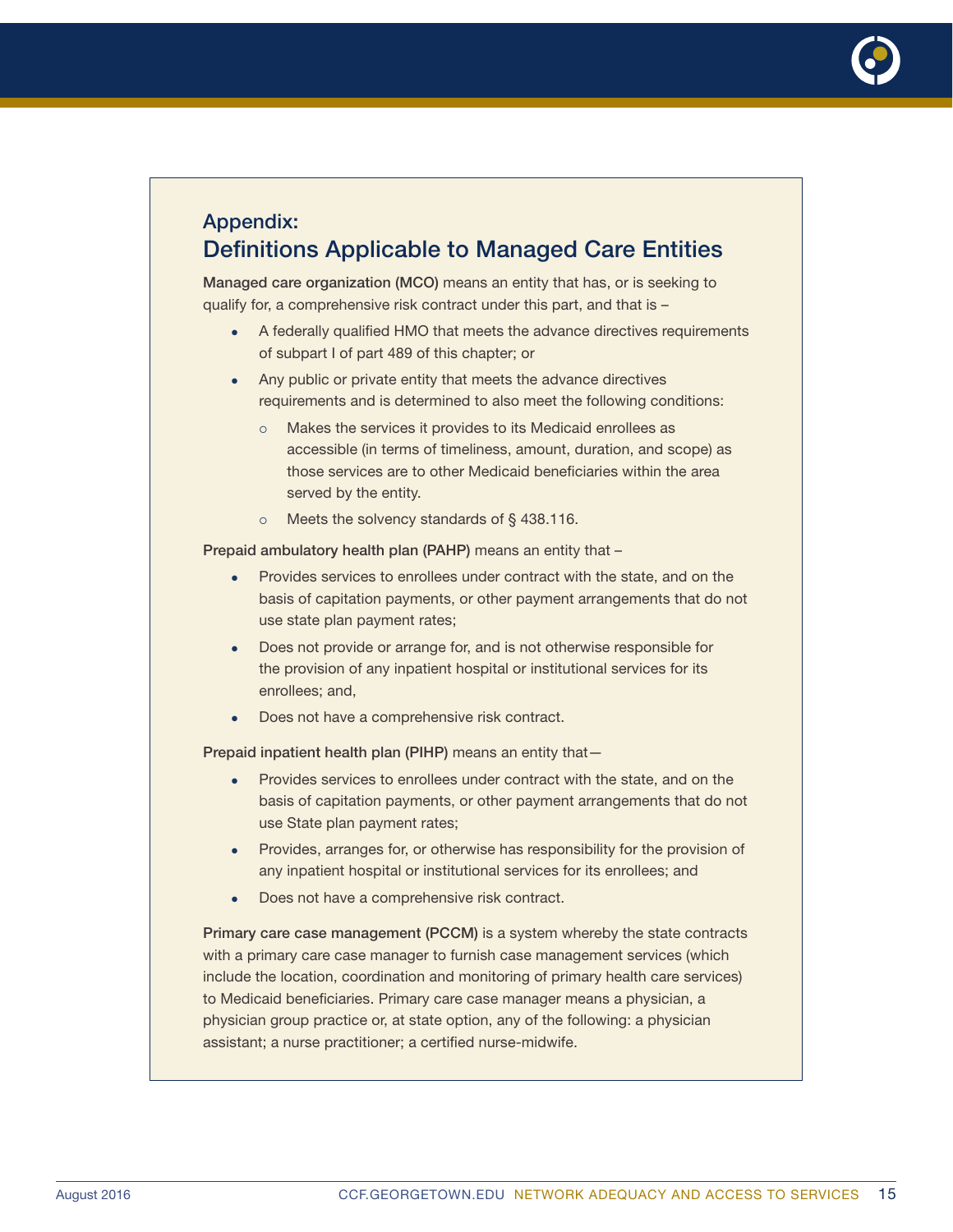

# Appendix (cont'd): Definitions Applicable to Managed Care Entities

Primary care case management entity (PCCM entity) means an organization that provides any of the following functions, in addition to primary care case management services, for the state –

- Provision of intensive telephonic or face-to-face case management, including operation of a nurse triage advice line.
- Development of enrollee care plans.
- Execution of contracts with and/or oversight responsibilities for the activities of FFS providers in the FFS program.
- Provision of payments to FFS providers on behalf of the state.
- Provision of enrollee outreach and education activities.
- Operation of a customer service call center.
- Review of provider claims, utilization and practice patterns to conduct provider profiling and/or practice improvement.
- Implementation of quality improvement activities including administering enrollee satisfaction surveys or collecting data necessary for performance measurement of providers.
- Coordination with behavioral health systems/providers.
- Coordination with long-term services and supports systems/providers.

Risk contract means a contract under which the contractor –

- Assumes risk for the cost of the services covered under the contract; and
- Incurs loss if the cost of furnishing the services exceeds the payments under the contract.

Nonrisk contract means a contract under which the contractor—

- Is not at financial risk for changes in utilization or for costs incurred under the contract that do not exceed the upper payment limits specified in §447.362 of this chapter; and
- May be reimbursed by the state at the end of the contract period on the basis of the incurred costs, subject to the specified limits.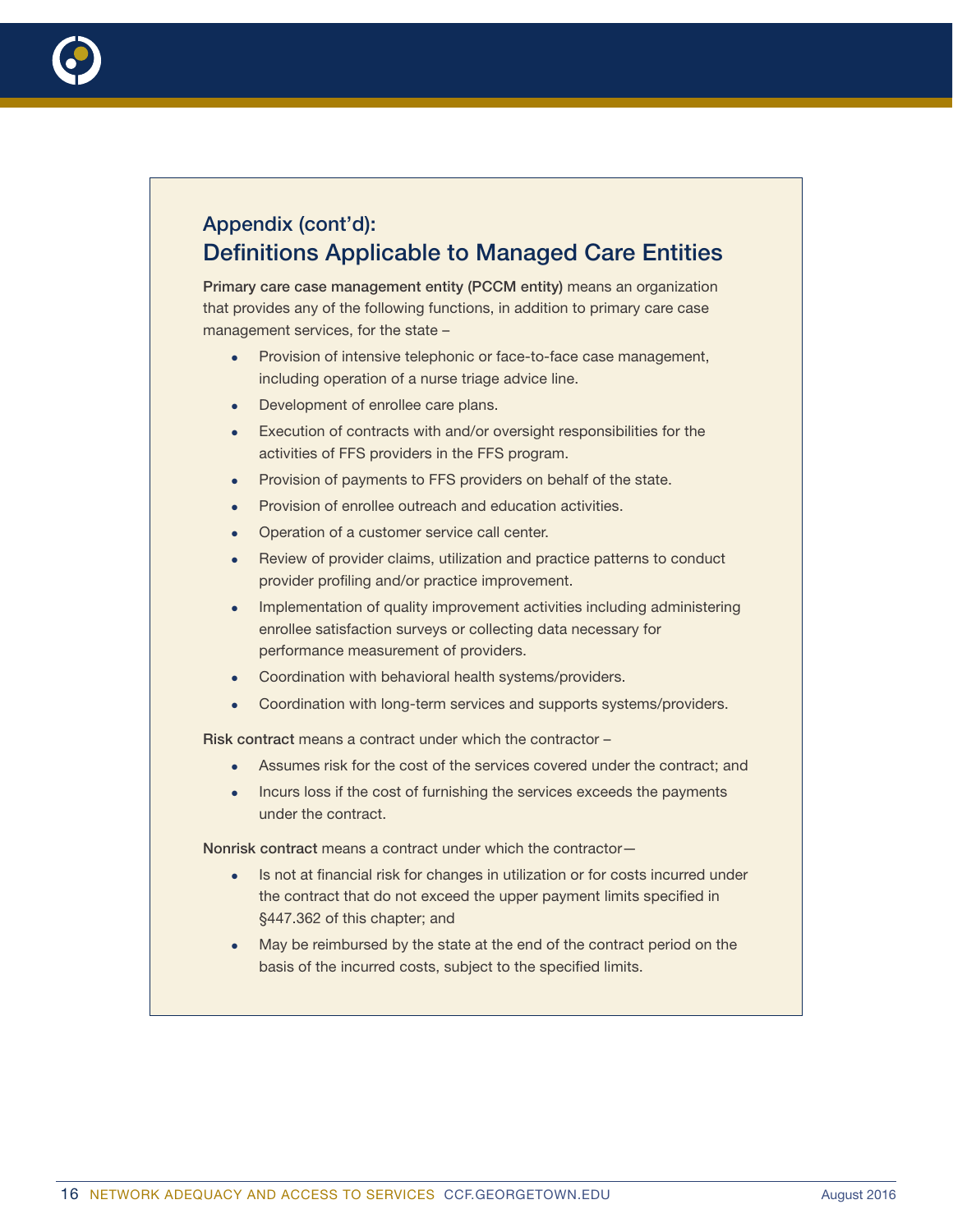

# **Endnotes**

1 42 C.F.R. § 438.206(a)

#### <sup>2</sup> Id. § 438.206(b)

3 Social Security Act § 1936(b)(2); 42 C.F.R. §§ 438.114(b)-(c). Medicaid MCOs, PIHPs, and PAHPsmust also cover post-stabilization care in certain circumstances. See Social Security Act § 1852(d)(2); 42 C.F.R. §§ 438.114(b), (e).

4 Social Security Act §1902(a)(23); see also 42 C.F.R. 438.10(g)(2)(vi) (new requirement that plans explain freedom of choice in the enrollee handbook); id. § 438.206(b)(7) (new requirement that plans demonstrate adequate capacity to deliver timely access to family planning services from network providers, notwithstanding enrollees' right to seek such services out-of-network).

<sup>5</sup> Department of Health and Human Services, Office of Inspector General, "State Standards for Access to Care in Medicaid Managed Care," Sept. 2014, OEI-02- 11-00320, available at<https://oig.hhs.gov/oei/reports/oei-02-11-00320.pdf>.

6 42 C.F.R. § 438.68(b)

<sup>7</sup> Commonwealth of Pennsylvania, HealthChoices Physical Health Agreement, Apr. 1, 2015, Ex. AAA, AAA(1), available at [http://www.dhs.pa.gov/cs/groups/](http://www.dhs.pa.gov/cs/groups/webcontent/documents/document/p_040150.pdf) [webcontent/documents/document/p\\_040150.pdf.](http://www.dhs.pa.gov/cs/groups/webcontent/documents/document/p_040150.pdf)

<sup>8</sup> Michigan Department of Management & Budget Purchasing Operations, Contract No. 071B02000, Comprehensive Health Care Program for the Michigan Department of Community Health, Jan. 1, 2016, Ex. A § V(a)(11), available at [http://www.michigan.gov/documents/contract\\_7696\\_7.pdf.](http://www.michigan.gov/documents/contract_7696_7.pdf)

<sup>9</sup> Department of Health and Human Services, Office of Inspector General, "State Standards for Access to Care in Medicaid Managed Care," Sept. 2014, OEI-02- 11-00320, available at<https://oig.hhs.gov/oei/reports/oei-02-11-00320.pdf>.

10 42 C.F.R. § 438.68(c)(1)

11 Id. § 438.68(c)(2)

12 Id. C.F.R. § 438.207.

13 Id. §§ 438.602(g)(2) and 438.604(a)(5)

- 14 42 C.F.R. § 438.66(b)(10)-(11).
- 15 Id. § 438.66(d).
- 16 Id. § 438.66(e)(2)(vi).
- 17 Id. § 438.358(b)(1)(iv).
- 18 See Id. § 438.214(c).

19 Social Security Act §§ 1905(a)(2), (a)(17), (a)(21). The Medicaid Act also requires states to cover broad provider categories, including hospitals and physicians, but does not specify that states must cover particular physician specialists or specialty hospitals. See Id. §§ 1905(a)(1), (a)(17).

20 Id. §§ 1905(a)(2), (a)(28); see also SHO # 16-006 at 4-5, available at [https://](https://www.medicaid.gov/federal-policy-guidance/downloads/smd16006.pdf) [www.medicaid.gov/federal-policy-guidance/downloads/smd16006.pdf.](https://www.medicaid.gov/federal-policy-guidance/downloads/smd16006.pdf)

21 SHO # 16-006 at 5.

<sup>22</sup> Marketplace ECP rules can be found at 45 CFR § 156.235. For more information about how a provider is designated as an ECP in the Federally Facilitated Marketplace, see Center for Consumer Information and Insurance Oversight, 2017 Letter to Issuers in the Federally-Facilitated Marketplaces 32 (2016), available at [https://www.cms.gov/CCIIO/Resources/Regulations](https://www.cms.gov/CCIIO/Resources/Regulations-and-Guidance/Downloads/Final-2017-Letter-to-Issuers-2-29-16.pdf)[and-Guidance/Downloads/Final-2017-Letter-to-Issuers-2-29-16.pdf](https://www.cms.gov/CCIIO/Resources/Regulations-and-Guidance/Downloads/Final-2017-Letter-to-Issuers-2-29-16.pdf). While some advocates requested that CMS also require Medicaid plans to contract with ECPs, CMS explained in the preamble to the final rule: "The Medicaid program has a long history with ECPs, and . . . most Medicaid managed care plans contract with ECPs on a regular basis. . . . Therefore, we find the requirement to add specific access standards for ECPs in the Medicaid program to be duplicative and unnecessary." Medicaid and Children's Health

Insurance Program (CHIP) Programs, Medicaid Managed Care, CHIP Delivered in Managed Care, and Revisions Related to Third Party Liability, 81 Fed. Reg. 27,498 at 27,660 (May 6, 2016), available at [https://www.gpo.gov/fdsys/pkg/](https://www.gpo.gov/fdsys/pkg/FR-2016-05-06/pdf/2016-09581.pdf) [FR-2016-05-06/pdf/2016-09581.pdf](https://www.gpo.gov/fdsys/pkg/FR-2016-05-06/pdf/2016-09581.pdf).

<sup>23</sup> CMS, Medicare Advantage Health Services Delivery Provider & Facility Specialties and Network Adequacy Criteria Guidance 7 (2012), available at [https://www.cms.gov/Medicare/Medicare-Advantage/MedicareAdvantageApps/](https://www.cms.gov/Medicare/Medicare-Advantage/MedicareAdvantageApps/Downloads/CY2013_HSD_Provider_Facility_Specialties_Criteria_Guidance_111011.pdf) Downloads/CY2013\_HSD\_Provider\_Facility\_Specialties\_Criteria [Guidance\\_111011.pdf.](https://www.cms.gov/Medicare/Medicare-Advantage/MedicareAdvantageApps/Downloads/CY2013_HSD_Provider_Facility_Specialties_Criteria_Guidance_111011.pdf)

<sup>24</sup> 81 Fed. Reg. 27,661. For examples of state standards, see, e.g., California Department of Health Care Services, Sample Contract Boilerplate for Geographic Managed Care, Ex. A, Att. 6 § 3 (2014), http://www.dhcs.ca.gov/ provgovpart/Documents/GMCBoilerplate032014.pdf; Wisconsin Medicaid Standards, Contract for BadgerCare Plus § V(G)(2), Jan. 1, 2016 – Dec. 31 – 2017, available at [https://www.forwardhealth.wi.gov/WIPortal/content/](https://www.forwardhealth.wi.gov/WIPortal/content/Managed%20Care%20Organization/Providers/2016-2017HMOContract.pdf.spage) [Managed%20Care%20Organization/Providers/2016-2017HMOContract.pdf.](https://www.forwardhealth.wi.gov/WIPortal/content/Managed%20Care%20Organization/Providers/2016-2017HMOContract.pdf.spage) [spage](https://www.forwardhealth.wi.gov/WIPortal/content/Managed%20Care%20Organization/Providers/2016-2017HMOContract.pdf.spage).

<sup>25</sup> See Social Security Act §1902(a)(10(B).

- 26 42 C.F.R. §§ 438.210(a) and 438.210(a)(3)(i).
- 27 Id. § 438.210(a)(2).
- 28 See Id. § 438.210(a)(5).
- 29 Id. § 438.210(a)(4).
- 30 Id. § 438.210(d).
- 31 Id. § 438.210(a)(4)(ii)(B).
- 32 Id. § 438.210(a)(4)(ii)(C).

<sup>33</sup> Social Security Act § 1927; see 81 Fed. Reg. at 27,553 (preamble to final rule, stating that "states may allow managed care plans to use their own formularies, as well as their own utilization management tools to the extent they are consistent with the requirements of [42 U.S.C. § 1396r-8]"). The prior regulations did not specifically incorporate Social Security Act § 1927(d)(5) (A) against plans, but CMS has long interpreted plans to be subject to that provision. See 81 Fed. Reg. at 27544-45, 27552-54, 27635-36 (describing CMS's interpretative history).

34 42 C.F.R. §§ 438.400(b)(1), (7).

<sup>35</sup> The new rule excludes PAHPs that provide only non-emergency medical transportation and no other service from the requirement to maintain a grievance procedure, however. Id. § 438.402(a).

- 36 Id. § 438.402(c)(1)(i)(A).
- 37 Id. § 438.410(a).

38 Id. § 438.424(d); see 81 Fed. Reg. at 27,516 ("[I]f the state does not exercise the authority for recoupment under §431.230(b) for FFS [fee for service], the same practice must be followed by the state's contracted MCOs, PIHPs, and PAHPs.").

<sup>39</sup> See 81 Fed. Reg. at 27,636 (noting that under the 2002 regulatory preamble, if the plan did not authorize additional days, ending treatment as provided by the original authorization would not constitute a termination triggering the right to continued benefits. "For purposes of the continuation of benefits under this regulation, however, the removal of paragraph (c)(4) means that an enrollee must continue to receive benefits without interruption, if elected by the enrollee, through the conclusion of the SFH [state fair hearing] process if the enrollee appeals an MCO's, PIHP's, or PAHP's adverse benefit determination.").